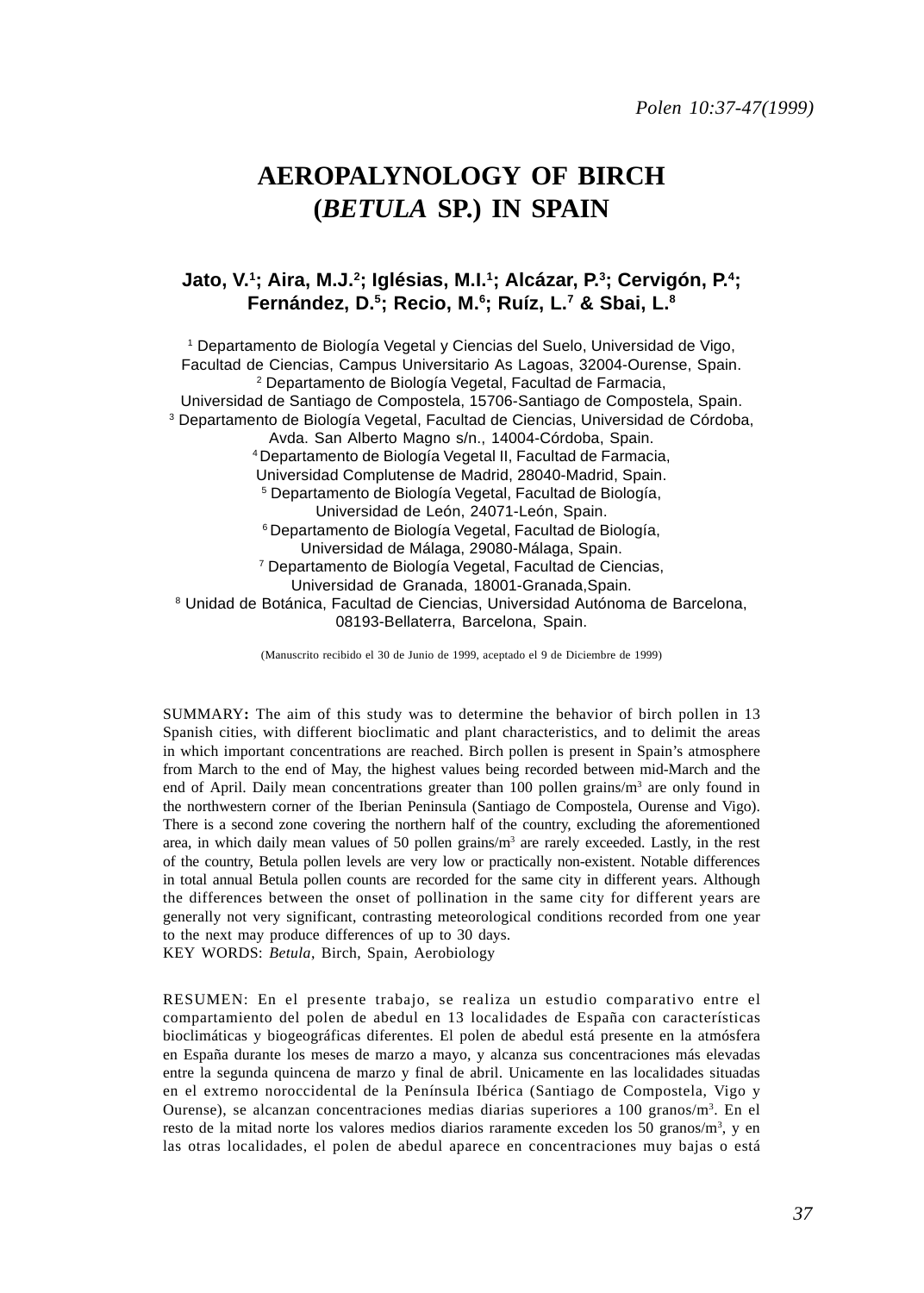ausente. Para una misma ciudad, existen importantes diferencias entre las cantidades anuales registradas en los diferentes años. En general, las diferencias en el inicio de la estación polínica no son importantes, si bien, en algún año, llega a haber hasta 30 días de diferencia. PALABRAS CLAVE: *Betula*, Abedul, España, Aerobiología

## **INTRODUCTION**

Birch is represented in Spain by two species: *Betula alba* L. and *Betula pendula* Roth. (MORENO & PEINADO, 1990). The former is more widely distributed, especially in the north, being more abundant towards the west where it is the dominant tree and forms high mountain oro-Cantabrian acidophilic forests, with a clearly Euro-Siberian distribution. They are found at altitudes of over 1,150 meters, as the last tree formations of the altitudinal sequence, with mountain thermo-climates and hyper-humid ombro-climates (IZCO, 1994). Their limit, although the subject of some controversy, is situated in the Galician mountain ranges of Ancares and Caurel (COS-TA *et al*., 1990). In this same area, but on siliceous soils and with a greater Mediterranean influence, there are also birch forests in the Galician-Portuguese high mountain layer and the Ourense-Sanabria and supra-Mediterranean layer.

Galicia's mountains and foothills are populated by non-climactic birches, in place of mountain oak groves, which are located on acidic soils and with altitudinal limits between 600 and 1,100 meters.

In the Euro-Siberian region, birch may form part of riparian forests, together with *Alnus glutinosa*, *Salix atrocinera* and *Frangula alnus*. Lastly, in other characteristic forests of the Cantabrian mountain range or Eastern Pyrenees, birch is also found with beech and petiolate oak.

The distribution of *Betula pendula* is more limited, forming part of Pyrenean mountain ash forests and of dense bushes in place of acidophilic Pyrenean fir forests. It can also be found in the center of the peninsula and in the southeastern mountains as a species cultivated in different Spanish areas (RIVAS MARTÍNEZ, 1987).

Birch is an anemophilous tree with high pollen production (MOORE & WEBB, 1978; LEWIS *et al*., 1983), whose allergenic capacity has been described by numerous authors (SPIEKSMA, 1990; NORRIS-HILL & EMBERLIN, 1991; D'AMATO & SPIEKSMA 1992). Its pollen is considered to be the main cause of pollinosis in Northern and Central Europe (WIHL *et al*., 1998; SPIEKSMA *et al*., 1995), not only during its pollen season but even during previous and subsequent periods, since its pollen can be easily transported over long distances (WALLIN *et al*., 1991; HJEL-MROOS, 1991). In such cases, antigenic activity seems to be linked to allergens characteristic of birch pollen grains that are deposited on dust particles inside houses, triggering the onset of allergic processes, even up to two months after maximum pollen concentrations are recorded (EKEBOM *et al*., 1996; RANTIO-LEHTI-MÁKI *et al.,* 1996).

In view of the above (mainly the abundance and allergenic nature of this pollen), several researchers have carried out aeropalynological studies on this taxon, in order to determine the model of seasonal and daily behavior of birch pollen and the influence of the different meteorological parameters on pollen concentrations (SPIEKSMA *et al*., 1989; ATKINSON *et al*., 1990; GALÁN *et al*., 1991; NORRIS-HILL & EMBERLIN, 1991; SPIEKSMA *et al*., 1995). In this way, models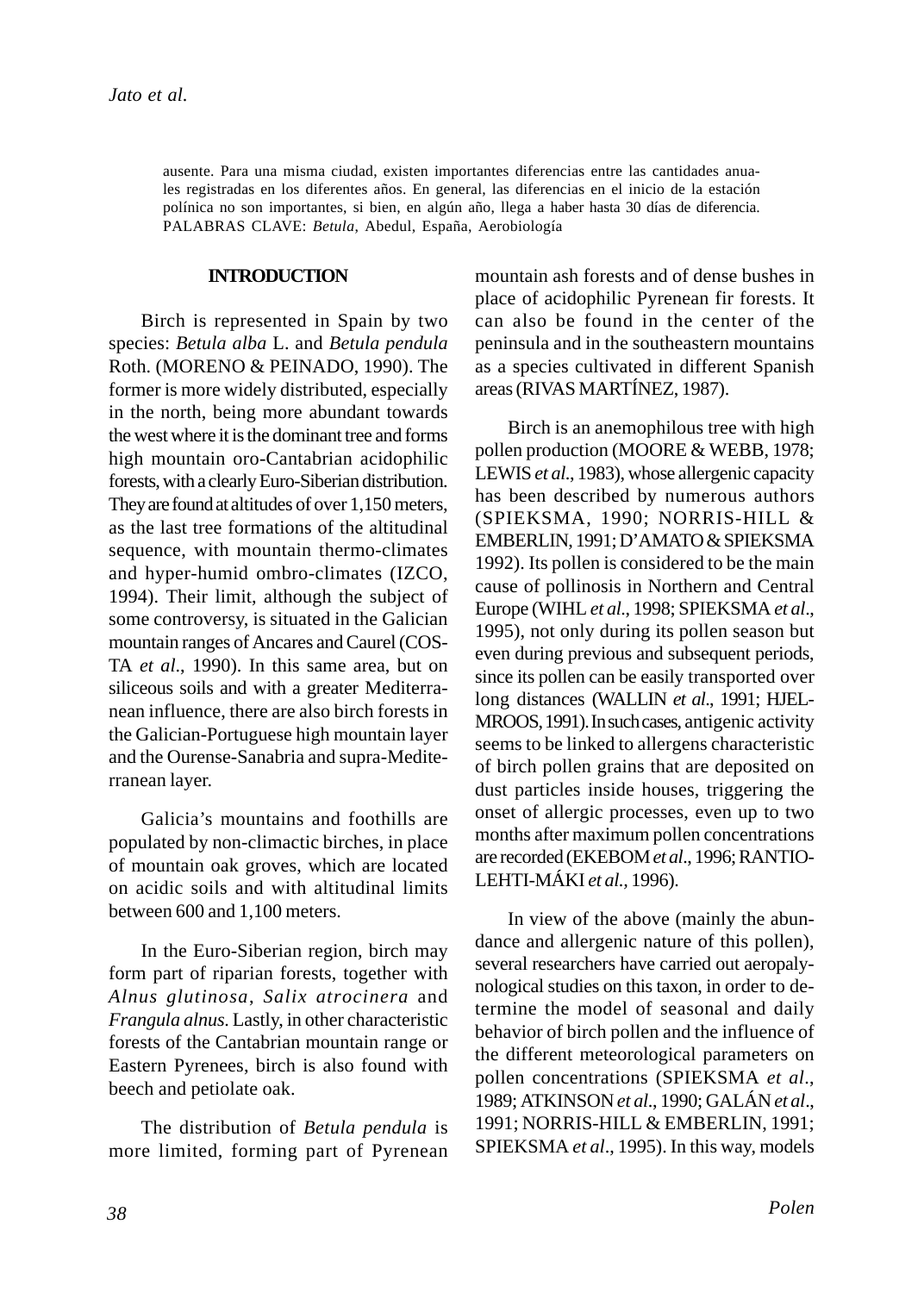can be established in order to predict both the beginning and severity of the pollen season (RUFFALDI & GREFFIER, 1991; ANDERSEN, 1991; LARSSON, 1993; CARAMIELLO *et al*., 1994; BRICCHI *et al*., 1995).

In Spain, pollen birch data for recent years from different localities forming the Spanish Aerobiology Network (REA) were published in the REA Bulletin. Nevertheless, very few studies have focused exclusively on the aeropalynological aspects of *Betula*; in Spain, this has only been studied by AIRA *et al.* (1998) in Santiago de Compostela. The aim of the present study was to determine the behavior of this pollen, which is of such great allergenic importance, in several parts of Spain with different bioclimatic and plant characteristics, and to delimit the areas in which significant concentrations are reached.

# **MATERIAL AND METHODS**

The periods studied differed according to the individual sampling stations: Ourense, Santiago, Cordoba and Granada have the most extensive records (1993-1998); León, Barcelona, Málaga and Madrid (1994-1998); Vigo (1995-1998); Estepona (1995-1997); and Lleida, Tarragona and Girona (1996-1998).

All of the stations used Hirst pollen traps, situated at approximately 25 meters above the ground. The methodology recommended by the Spanish Network of Aerobiology (REA) was used to process and interpret the samples (DOMÍNGUEZ, 1995). In order to establish the beginning of the pollen season, the criterion proposed by MULLENDERS *et al.* (1972) was adopted, according to which the season begins when the running five-day average reaches or exceeds 1% of the annual total. In terms of the application of this criterion, although this study does not cover a large number of years, the authors followed the same criterion as that used by SPIEKSMA *et al.* (1998), whereby the annual total is deemed to be the average value of the years studied. The advantage of this criterion is that it enables the beginning of the season to be predicted with the same threshold. It can therefore be calculated without having to wait for the total results recorded in each specific year. In those cities and/or years in which the annual total *Betula* pollen count failed to reach 100 pollen grains, the date of the beginning of the pollen season was taken as the first of two consecutive days on which at least 1 pollen grain/m<sup>3</sup> was recorded.

#### **RESULTS**

Table 1 shows, for each sampling station, the annual daily maximum and the date on which this was recorded, the date of the beginning of the pollination period and the concentration of birch pollen recorded on that day. It also shows the average annual total for each city and the number of days on which more than 50 pollen grains/ $m<sup>3</sup>$  were recorded.

By basing the date of the beginning of the pollen season on a different average value for each city, the number of pollen grains/ $m<sup>3</sup>$ marking the beginning of the period varied. Thus, in the case of Santiago, this begins when the running five-day average reaches 23 grains/ $m^3$ ; in Vigo, this value is 9 grains/ $m^3$ ; and in Ourense, 11 grains/m<sup>3</sup>. After applying this criterion, virtually no differences were observed between the dates of the beginning of the period calculated using other criteria (LEJOLY GABRIEL & LEUCHSNER, 1983; PATHIRANE, 1975; MULLENDERS *et al*.,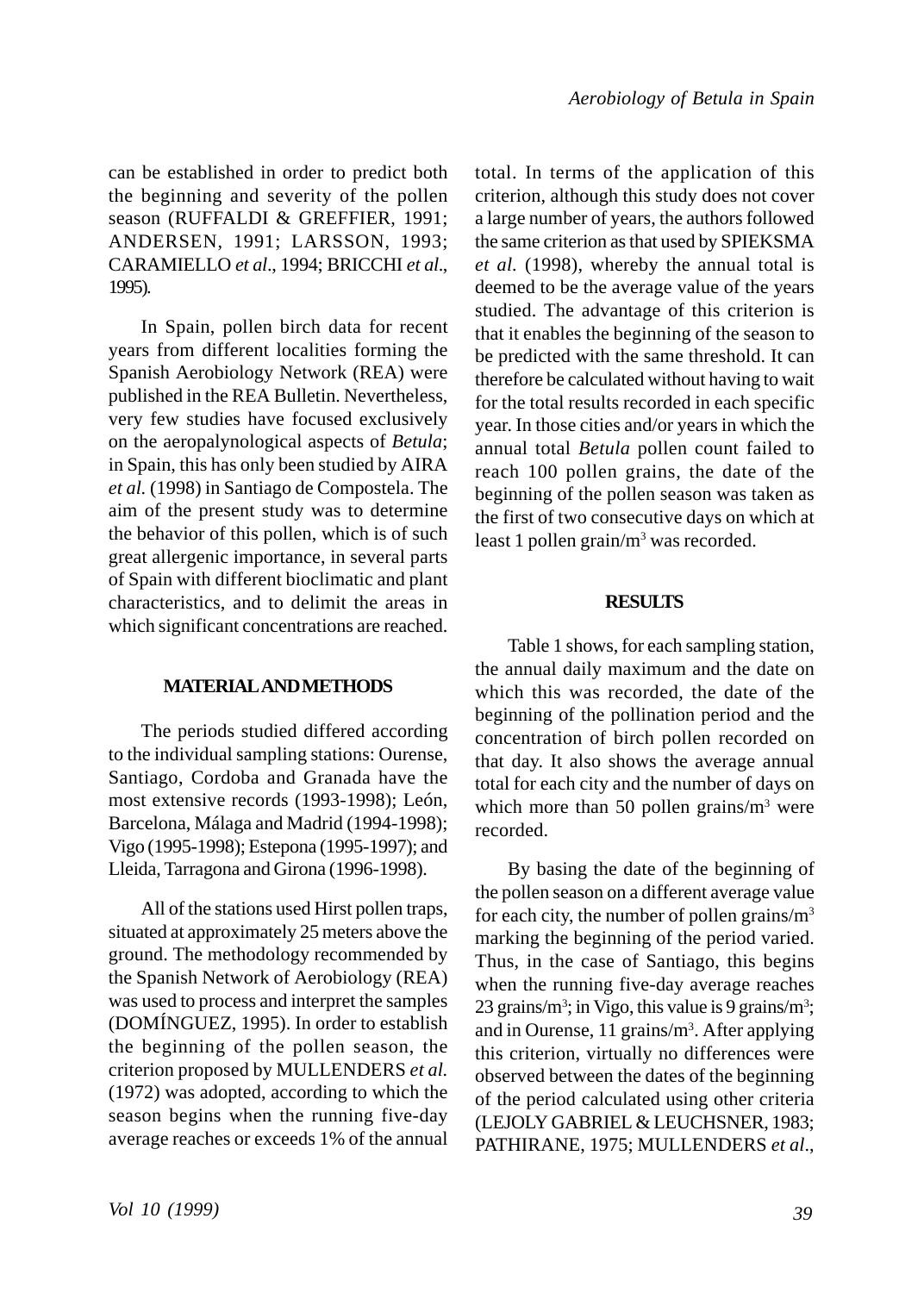| <b>Sites</b>              | Years                                        | Peak (date)                                                                            | <b>Beginning of</b><br>pollination<br>season | First day season<br>concentration<br>(grains/m <sup>3</sup> )                    | Mean of<br>annual total | Days number<br>>50                                                                           |
|---------------------------|----------------------------------------------|----------------------------------------------------------------------------------------|----------------------------------------------|----------------------------------------------------------------------------------|-------------------------|----------------------------------------------------------------------------------------------|
| Ourense                   | 1993<br>1994<br>1995<br>1996<br>1997<br>1998 | 66(19/4)<br>254 (29/4)<br>146(4/4)<br>123(17/4)<br>152(29/3)<br>37(27/3)               | 9/4<br>24/3<br>31/3<br>11/4<br>14/3<br>21/3  | 8<br>39<br>17<br>14<br>29<br>32                                                  | 1121                    | $\mathbf{1}$<br>14<br>14<br>5<br>8<br>$\mathbf{0}$                                           |
| Santiago de<br>Compostela | 1993<br>1994<br>1995<br>1996<br>1997<br>1998 | 160(15/4)<br>368(13/4)<br>327(12/4)<br>192 (29/4)<br>561 (28/3)<br>171 (27/3)          | 27/3<br>28/3<br>30/3<br>16/4<br>17/3<br>25/3 | 45<br>16<br>62<br>57<br>33<br>39                                                 | 2332                    | 8<br>12 and 13<br>19<br>5<br>22<br>6                                                         |
| Vigo                      | 1995<br>1996<br>1997<br>1998                 | 204 (14/4)<br>73 (15/4)<br>172(28/3)<br>29 (27/3)                                      | 29/3<br>14/4<br>14/3<br>24/3                 | 12<br>32<br>43<br>19                                                             | 876                     | 13<br>3<br>$\overline{7}$<br>$\mathbf{0}$                                                    |
| León                      | 1994<br>1995<br>1996<br>1997<br>1998         | 38(2/5)<br>23(3/4)<br>27(16/4)<br>59(18/3)<br>5(27/3)                                  | 24/3<br>3/4<br>12/4<br>11/3<br>24/3          | 8<br>23<br>3<br>19<br>$\mathbf{1}$                                               | 209                     | $\boldsymbol{0}$<br>$\mathbf{0}$<br>$\mathbf{0}$<br>$\mathbf{1}$<br>$\mathbf{0}$             |
| <b>Barcelona</b>          | 1994<br>1995<br>1996<br>1997<br>1998         | 39(2/5)<br>32(14/4)<br>$3(15 \text{ v } 25/4)$<br>48 $(2/4)$<br>$4(8 \text{ v } 24/4)$ | 26/3<br>9/4<br>17/4<br>18/3<br>7/4           | 9<br>11<br>1<br>$\mathbf{1}$<br>$\mathbf{1}$                                     | 165                     | $\overline{0}$<br>$\boldsymbol{0}$<br>$\mathbf{0}$<br>$\mathbf{0}$<br>$\boldsymbol{0}$       |
| Tarragona                 | 1996<br>1997<br>1998                         | 1<br>27(29/3)<br>2(18/5)                                                               | 11/2<br>23/3<br>11/5                         | $\mathbf{1}$<br>$\overline{4}$<br>$\mathbf{1}$                                   | 110                     | $\theta$<br>$\mathbf{0}$<br>$\theta$                                                         |
| Girona                    | 1996<br>1997<br>1998                         | 18 (26/4)<br>88 (2/4)<br>6(16/4)                                                       | 13/4<br>23/3<br>31/3                         | 13<br>$\overline{4}$<br>$\mathbf{1}$                                             | 232                     | $\overline{0}$<br>3<br>$\overline{0}$                                                        |
| Lleida                    | 1996<br>1997<br>1998                         | 4(26/4)<br>25(4/4)<br>3(19/5)                                                          | 28/3<br>19/3<br>8/4                          | $\mathbf{1}$<br>$\overline{c}$<br>1                                              | 91                      | $\boldsymbol{0}$<br>$\mathbf{0}$<br>$\Omega$                                                 |
| Madrid                    | 1994<br>1995<br>1996<br>1997<br>1998         | 11 (30/4)<br>15(14/4)<br>3(15/4)<br>7(15/4)<br>6(8/5)                                  | 11/3<br>3/4<br>13/4<br>16/3<br>26/4          | $\overline{c}$<br>$\mathbf{1}$<br>$\mathbf{1}$<br>$\mathbf{1}$<br>$\overline{c}$ | 43                      | $\overline{0}$<br>$\boldsymbol{0}$<br>$\mathbf{0}$<br>$\boldsymbol{0}$<br>$\mathbf{0}$       |
| Estepona                  | 1995<br>1996<br>1997                         | 11 (14/4)<br>$2(29 \text{ v } 30/3)$<br>5(8/4)                                         | 8/4<br>27/3<br>27/2                          | $\mathbf{1}$<br>$\mathbf{1}$<br>$\mathbf{1}$                                     | 21                      | $\boldsymbol{0}$<br>$\mathbf{0}$<br>$\boldsymbol{0}$                                         |
| Málaga                    | 1994<br>1995<br>1996<br>1997<br>1998         | 12 (30/4)<br>13 (15/4)<br>3(26/4)<br>6(30/3)<br>$2(19 \text{ v } 20/5)$                | 26/3<br>11/4<br>26/3<br>27/2<br>17/4         | $\mathbf{1}$<br>$\mathbf{1}$<br>$\mathbf{1}$<br>$\overline{c}$<br>$\mathbf{1}$   | 29                      | $\boldsymbol{0}$<br>$\boldsymbol{0}$<br>$\boldsymbol{0}$<br>$\boldsymbol{0}$<br>$\mathbf{0}$ |

**TABLE 1.** Maximum birch pollen concentrations and dates on which these were registered in each locality and year, dates of the beginning of pollen seasons, first day season concentrations, means of annual total birch pollen counts and number of the days with concentrations of over 50 pollen grains/m<sup>3</sup>.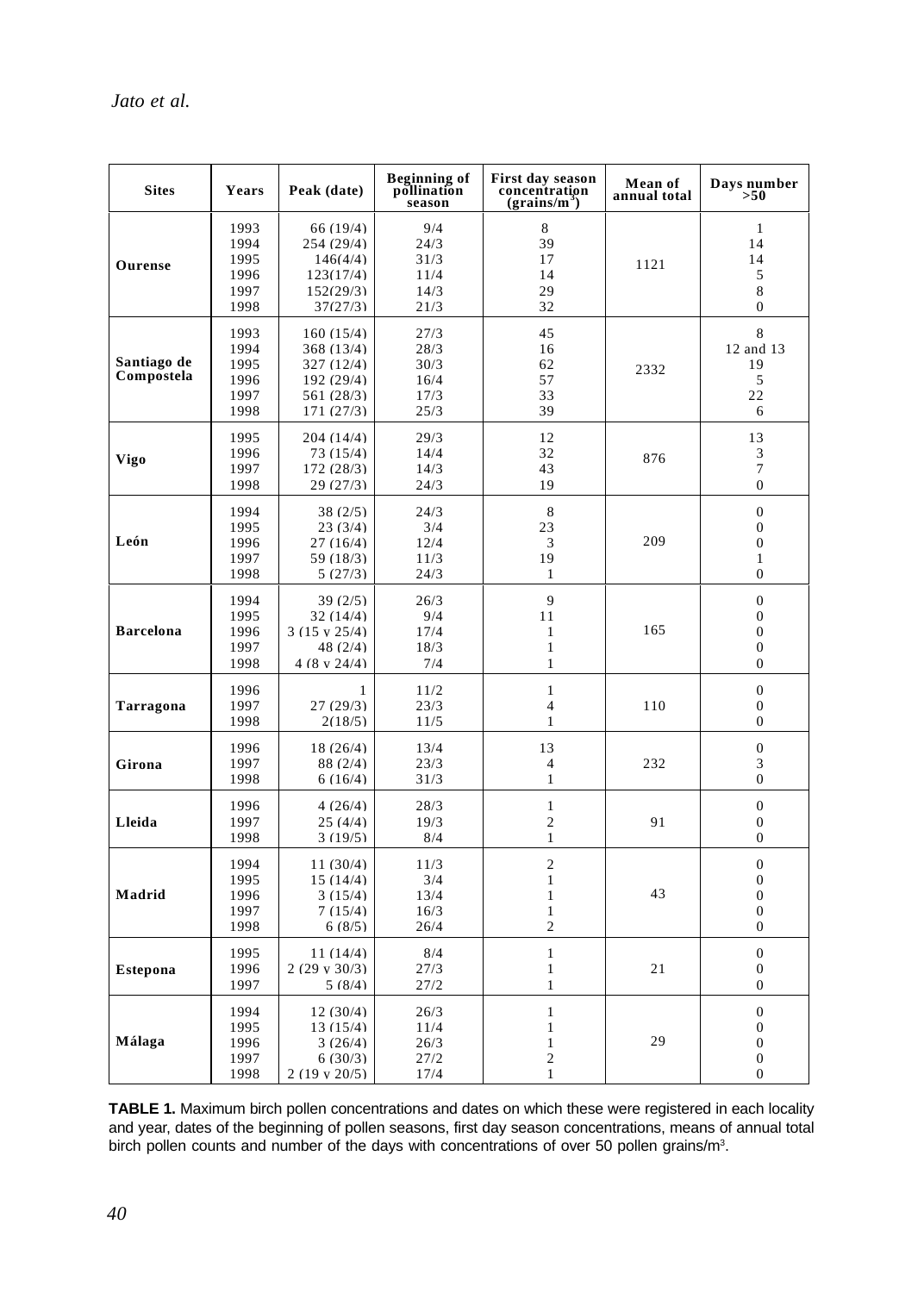1972; DRIESSEN *et al*., 1989; NILSSON & PERSSON, 1981) and the criterion obtained in this case (in most years and cities the differences ranged between 1 and 4 days), with the exception of 1993 in Ourense, when the start date was put back up to 13 days according to the criterion employed.

Figure 1a shows the evolution of annual birch pollen grain counts during the study period in Santiago, Ourense and Vigo. These localities presented the highest values. In all the years studied, Santiago was the station with the highest pollen concentrations, with values ranging between 4,608 pollen grains in 1997 and 966 in 1996. The evolution in the other localities is shown in Figure 1b.

Figures 2a and 2b show, in addition to the average daily means for the years studied, the trend line obtained with the running fiveday averages. In all of the stations studied, the pollination periods last from the middle or end of March to the end of April or beginning of May.

## **DISCUSSION**

In view of these results, it can observed that, in Spain, *Betula* pollen only reaches high concentrations in the North, the highest concentrations being recorded in the North West. Within the Euro-Siberian region, these areas correspond to those with the greatest distribution of birch.

The sampling stations can be divided into 3 groups. The first group includes the cities in which the annual counts exceeded 1,000 pollen grains, with daily average occasionally exceeding 100 pollen grains/m3 . The cities in this group —Santiago de Compostela, Ourense and Vigo— are located in the northwestern corner of the Iberian Peninsula. The highest values were recorded in Santiago de Compostela, with a maximum annual total of 4,608 pollen grains in 1997. In Ourense, the maximum annual total was 1,979 pollen grains in 1994 and in Vigo the maximum annual total of 1,540 pollen grains was recorded in 1995. Daily maximum counts were 561 pollen grains/m<sup>3</sup> in Santiago in 1997, 254 pollen grains/m<sup>3</sup> in Ourense in 1994 and 204 pollen grains/m<sup>3</sup> in Vigo in 1995. This is therefore the area of greatest risk in Spain; the population is sensitive to this pollen since concentrations above 80 pollen grains/m<sup>3</sup>, considered to be sufficient to produce symptoms in all clinically sensitive individuals (DETANDT & NOLARD, 1996), are normally reached every year.



**FIGURE 1a.** Evolution of the annual quantity of birch pollen grains in Vigo, Santiago and Ourense.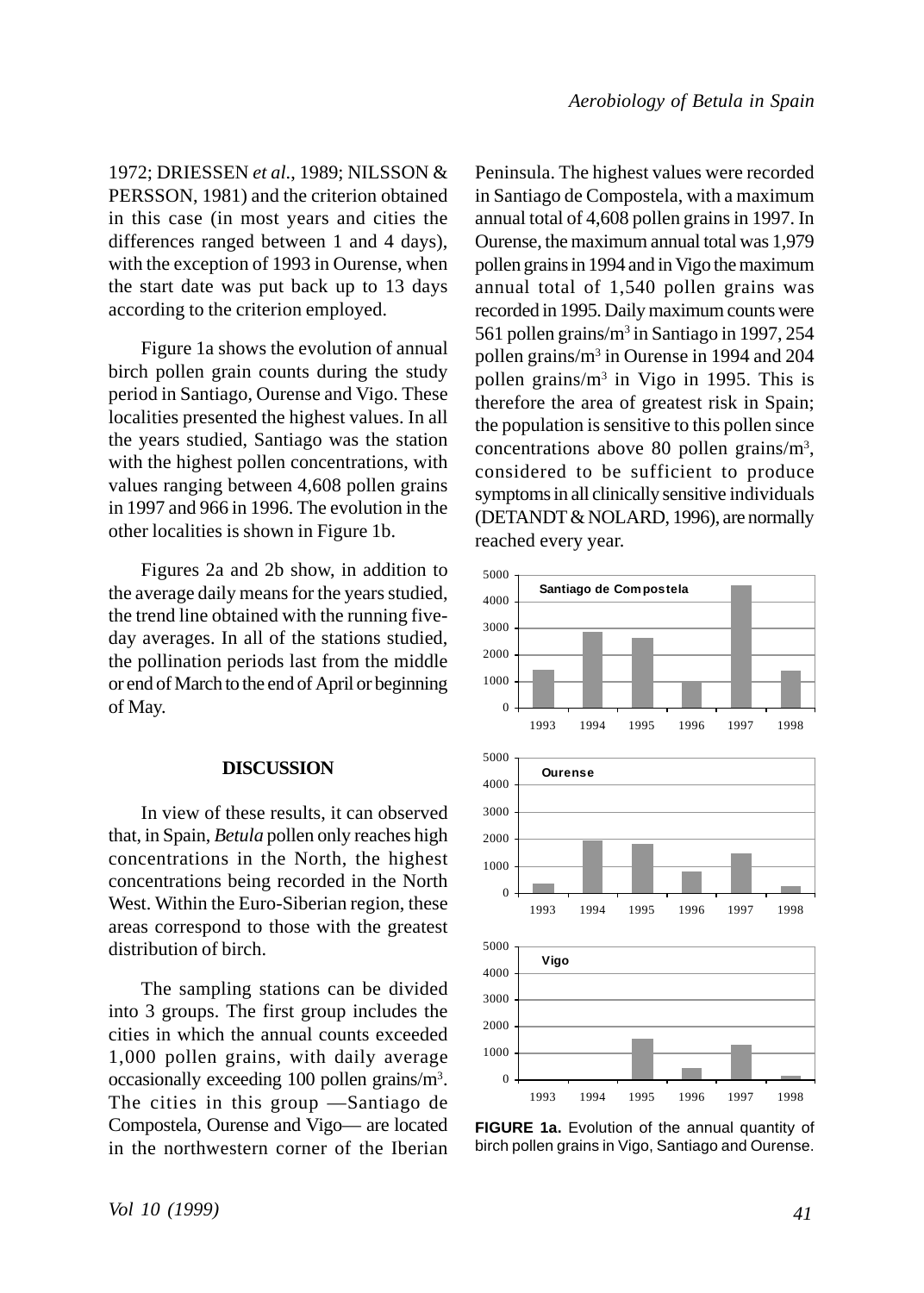The second group includes the cities in which total annual *Betula* pollen counts were greater than 100 pollen grains in some years and daily averages rarely exceeded 50 pollen grains/m3 . This group includes Barcelona (maximum annual total of 522 pollen grains), Girona (510 pollen grains), León (436 pollen grains), Tarragona (303 pollen grains) and Lleida (246 pollen grains). In all these cities, the maximum annual totals were recorded in the same year (1997). Nevertheless, it is worth highlighting that the number of years for which data are available differed; although 5 years (1994 to 1998) were studied in León and Barcelona, in the other three stations data were only available for the last three years.

The third group includes Madrid together with the two southernmost stations: Malaga and Estepona. In these three cities the



**FIGURE 1b.** Evolution of annual birch pollen grain counts in the other cities.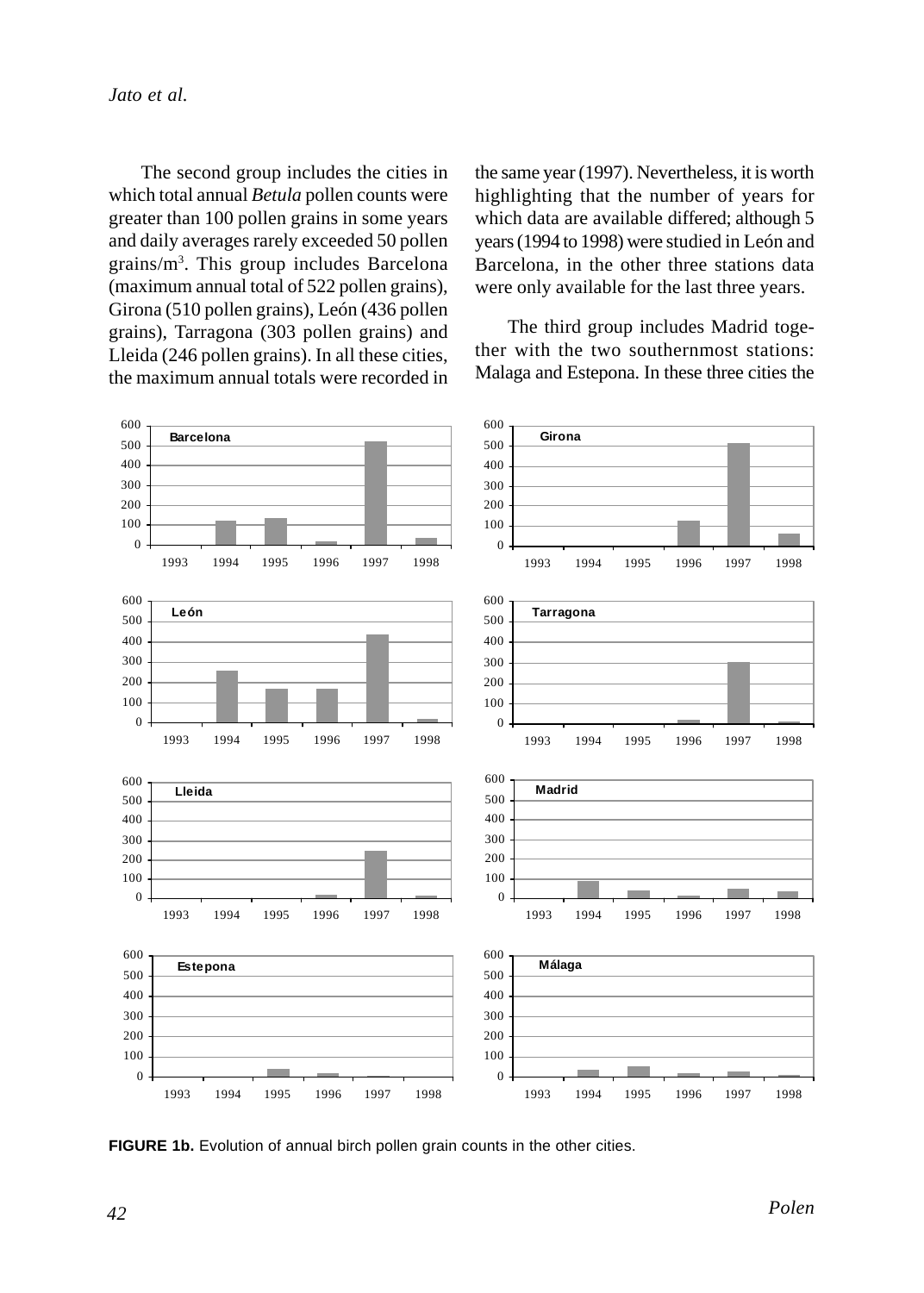pollen levels were very low, never exceeding an annual total of 100 pollen grains and with maximum daily averages of 15 pollen grains/m<sup>3</sup>.

Lastly, in Cordoba and Granada birch pollen was only detected on isolated days and always with testimonial values.

In the other aerobiological stations included in the Spanish Network of Aerobiology, Betula pollen was only recorded in Zaragoza, with annual total values of 220 pollen grains in 1995 and 101 pollen grains in 1996 (BERMEJO *et al*., 1998). These results would place this city in the second group.

Significant differences exist in terms of the total birch pollen grain counts recorded in the years studied in each city. In those for which more years of data are available, 1995 and especially 1997 were generally deemed to be the years with the highest pollen production, as compared with 1996 and 1998 when concentrations were very low. There is no absolute agreement in terms of the year in which maximum total annual quantities were recorded. Thus, while in Santiago, León and Barcelona this was 1997, in Ourense and Madrid it was 1994 and in Vigo and Málaga it was 1995. Apart from possible factors inherent to the species that cause variations in pollen production in specific years, the presence of abundant and frequent rainfall during the pollination periods in 1993 and 1998 undoubtedly helped to clean the atmosphere and thus reduce pollen concentration. An overall tendency towards maintaining an alternate rhythm of high and low concentrations was observed. This alternation generally occurred in all the cities in the final three years of the study period (1996-1998).

In the years in which the annual concentrations exceeded 100 pollen grains, no significant differences were observed in terms of the pollination start dates in the different cities. The most significant was in 1997, with a 12-day difference between the start of pollination in the earliest station (León) and the latest (Lleida). The northwestern stations (Santiago, Vigo and Ourense) were generally the ones with the earliest onset of pollination, with small differences between them (from 1 to 5 days), whereas the Catalan stations presented the latest onset of pollination.

In order to study the differences in the onset of pollination in a city during the years studied, the authors took into account the stations included in group 1, since these presented the highest concentrations and more years of data for analysis. The differences in



**FIGURE 2a.** Average of the daily mean concentrations of birch pollen in Vigo, Santiago and Ourense.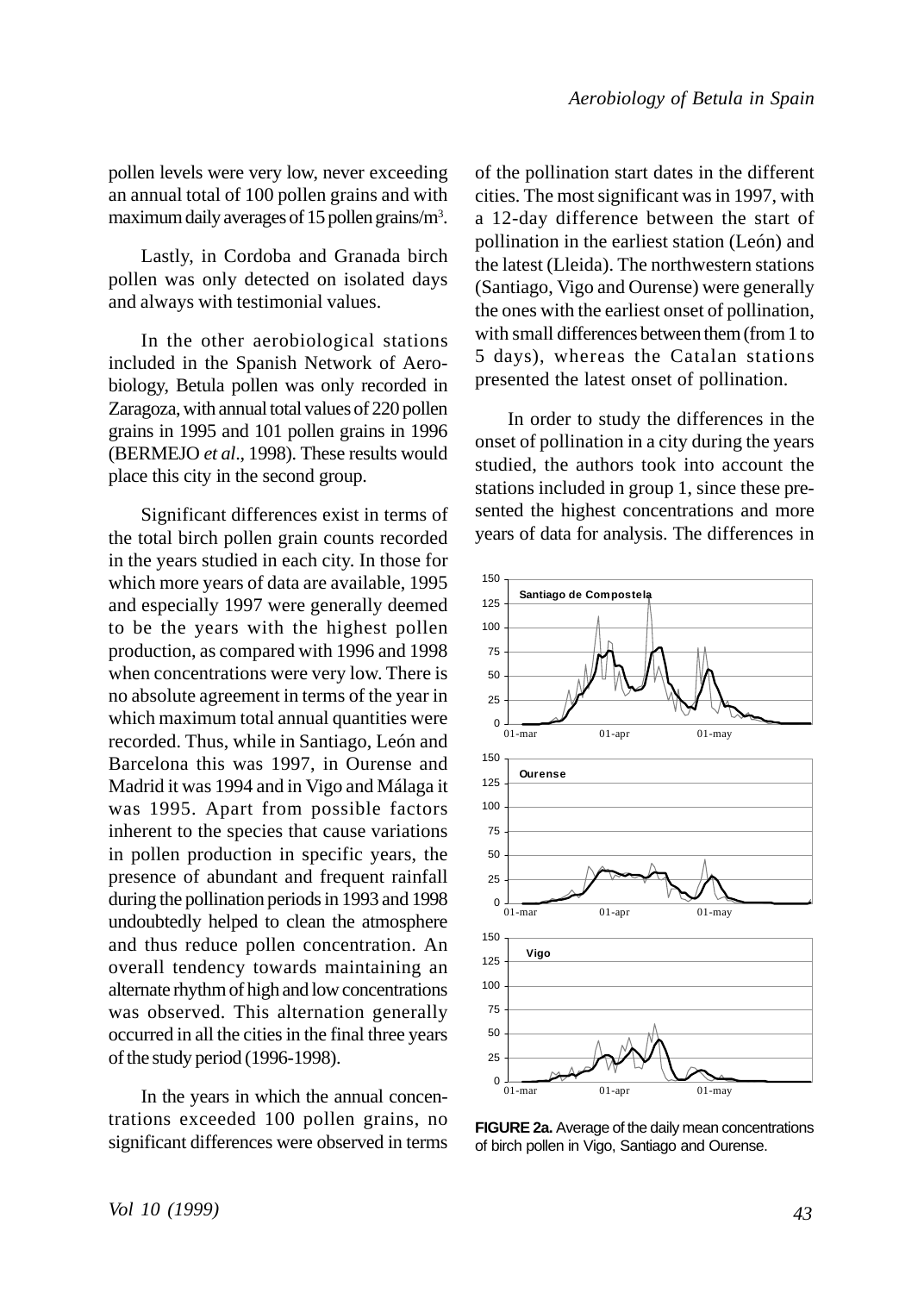

this case are important, since between 1996 (the year with the latest pollination) and 1997

(the year with the earliest pollination), differences of 28 days in Ourense, 30 in San-

FIGURE 2b. Average of the daily mean concentrations of birch pollen in the others localities.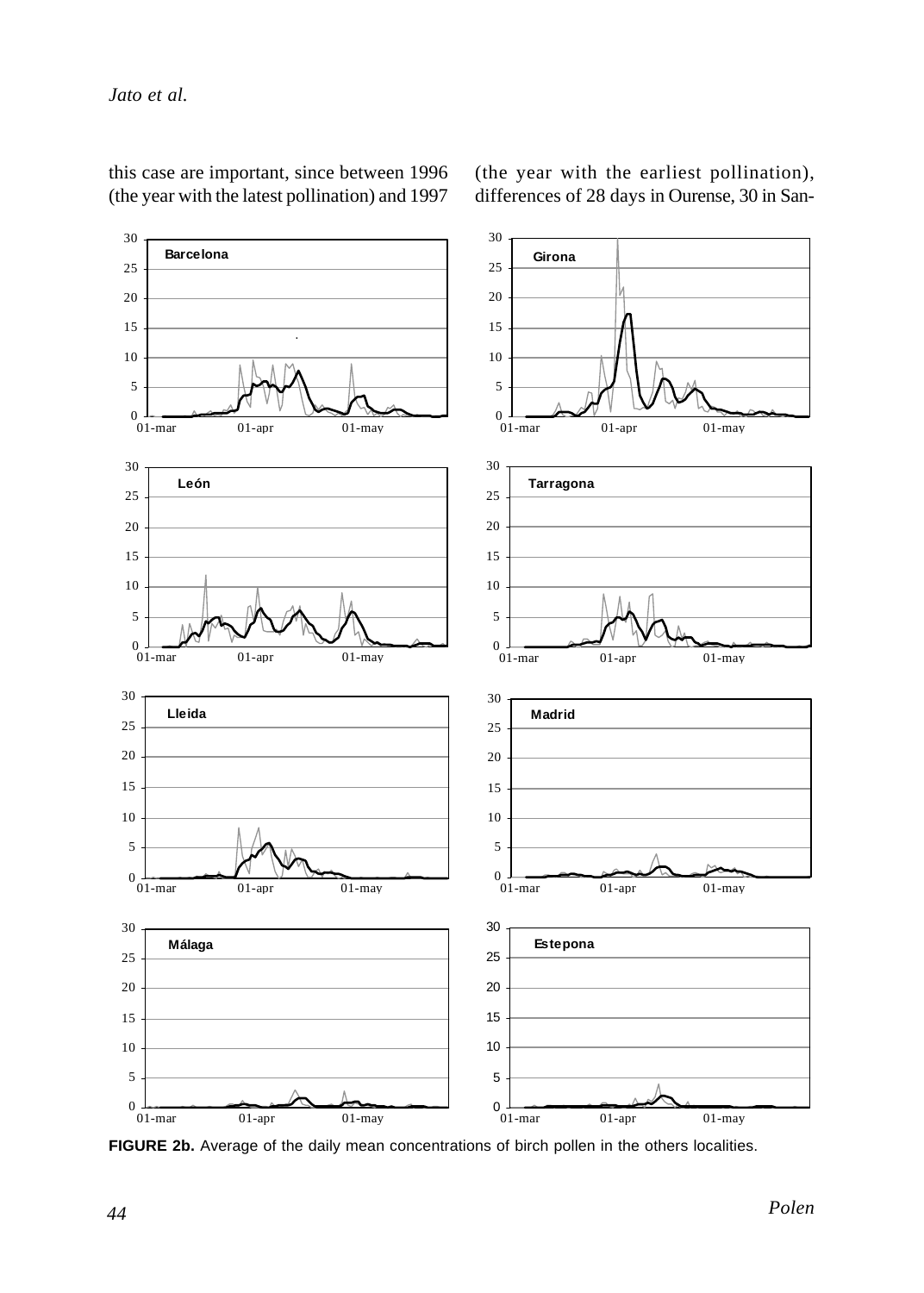tiago and 31 in Vigo were recorded. In Danish cities, ANDERSEN (1991) reports differences of up to 38 days between the beginning of pollination from one year to the next. Temperature and photoperiod have been highlighted by several authors as factors of great importance in the onset of birch pollination (SUTRA, 1992; SPIEKSMA *et al.,* 1989; ANDERSEN, 1991). The beginning of pollination is also controlled by the cooling required by the plant before ending the latency period and the total of accumulated temperatures above a threshold, which EMBERLIN *et al.* (1997) reported to be 5.5ºC. The study of longer series of data will undoubtedly enable a statistical analysis of the causes of these variations. However, in the case of 1997, a combination of two factors was decisive in the early onset of pollination, namely the very low minimum temperatures recorded in January (total temperatures in that month were much lower than in other years) and maximum temperatures higher than those in other years during February. This would, on the one hand, favour an early accumulation of coldness and, on the other, and after this period, the heat required for producing the dehiscence of the anthers would be accumulated earlier.

# **CONCLUSIONS**

Birch pollen is present in Spain's atmosphere from March to the end of May, with the highest values being recorded between mid-March and the end of April. Daily values of over 100 pollen grains/m<sup>3</sup> are only found in the northwestern corner of the Iberian Peninsula (Santiago de Compostela, Ourense and Vigo). In these stations, the presence of rainy days (common in spring) have a great influence on the pollen levels achieved. A second zone, excluding the aforementioned area, covers the northern half of the country,

in which daily values of 50 pollen grains/ $m<sup>3</sup>$ are rarely exceeded. Lastly, in the rest of the country, *Betula* pollen levels are very low or practically non-existent. The northwestern stations are generally the first to begin pollination, and the Catalan stations present the latest onset of pollination.

For the same city, notable differences are observed in total annual *Betula* pollen counts, and there is a general tendency towards maintaining an alternate rhythm of high and low concentrations.

Although the differences between the onset of pollination in the same city for different years are generally not very significant, different meteorological conditions recorded from one year to the next may give rise to differences of up to 30 days.

# **ACKNOWLEDGEMENTS**

The authors are grateful to the CICYT for the financial support of the project AMB97-1457.C07-03.

## **REFERENCES**

- AIRA, M.J.; JATO, V. & IGLESIAS I. (1998). *Alnus* and *Betula* pollen content in the atmosphere of Santiago de Compostela, north-western (1993-1995). **Aerobiol.** 14:135-140.
- ANDERSEN T.B. (1991). A model to predict the beginning of the pollen season. **Grana** 30:269-275.
- ATKINSON, H. & LARSSON K.A. (1990). A 10 year record of the arboreal pollen in Stockholm, Sweden. **Grana** 29:229-237.
- BERMEJO, D.; GARCÍA A.M.; SANCHO, P. & VALERO, C. (1998). Aerobiología de Aragón (1995-96). **Bol. Red Esp. Aerobiol.** 3:45-48.
- BRICCHI, E.; FRENGUELLI, G.; MINCIGRUCCI, G.; FORNACIARI, M.; FERRANTI, F. & ROMANO,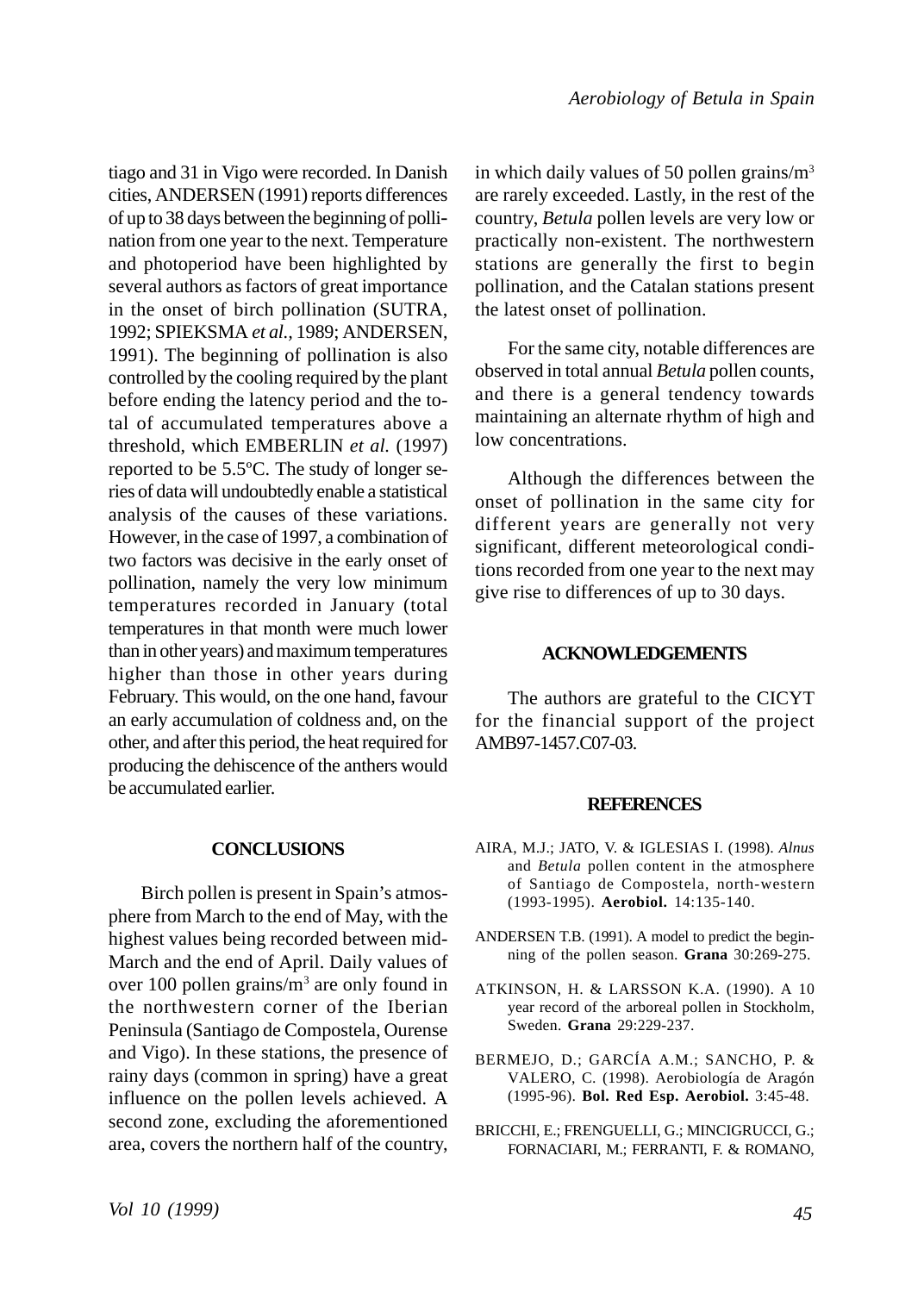B. (1995). Time linkages between pollination onsets of different taxa over an 11-year period in Perugia, Central Italy. **Aerobiol.** 11:57-61.

- CARAMIELLO, R.; SINISCALCO, C.; MERCALLI, L. & POTENZA, A. (1994). The relationship between airborne pollen grains and unusual weather conditions in Turin (Italy) in 1989, 1990 and 1991. **Grana** 33:327-332.
- COSTA, M.; HIGUERAS, J. & MORLA, C. (1990). Abedulares de la Sierra de San Mamed (Orense, Spain). **Acta Bot. Malacitana** 15:253-265.
- D'AMATO, G. & SPIEKSMA, F.TH.M. (1992). European allergenic pollen types. **Aerobiol.** 8:447-450.
- DETANDT, M. & NOLARD, N. (1996). The Belgian pollen Phone Service: immediate and direct information to hay fever sufferers. **Aerobiol.** 12(3):201-203.
- DOMÍNGUEZ, E. (1995). La Red Española de Aerobiología. **Monograf. REA** 1:1-8.
- DRIESSEN, M.N.B.M.; VAN HERPEN, R.M.A.; MOELANDS, R.P.M. & SPIEKSMA, F.TH.M. (1989). Prediction of the start of the grass pollen season for the western part of the Netherlands. **Grana** 28:37-44.
- EKEBOM, A.; VERTERBERG, O. & HJELMROOS, M. (1996). Detection and quantification of airborne birch pollen allergens on PVDF membranes immunoblotting and chemi-luminescence. **Grana** 35:113-118.
- EMBERLIN, J.; MULLINS, J.; CORDEN, J.; MI-LLINGTON, W.; BROOKE, M.; SAVAGE, M. & JONES. (1997). The trend to earlier Birch pollen seasons in U.K.: A biotic response to changes in weather conditions?. **Grana** 36(1):29-33.
- GALÁN, C.; TORMO, R.; CUEVAS, J.; INFANTE, F. & DOMÍNGUEZ, E. (1991). Theoretical daily variation patterns of airborne pollen in southwest of Spain. **Grana** 30:201-209.
- HJELMROOS, M. (1991). Evidence of long-distance transport of Betula pollen. **Grana** 30:215-228.
- IZCO, J. (1994). O bosque Atlántico. In: C. VALES (ed.). **Os Bosques Atlánticos Europeos,** pp. 13-49. Bahía, La Coruña.
- LARSSON, K. (1993). Prediction of the pollen season with a cumulated activity method. **Grana** 32:111-114.
- LEJOLY-GABRIEL & LEUCHSNER, (1983). Comparison of airborne pollen at Louvainela-Neuve (Belgium) and Basel (Switzerland) during 1979-1980. **Grana** 22:59-64.
- LEWIS, W.H.; VINAY, P. & ZENGER, V.E. (1983). **Airborne and allergenic pollen of North America.** The Jones Hopkins Univ. Press. Falta la ciudad
- MORENO, G. & PEINADO, M. (1990). *Betula* In: S. CASTROVIEJO (ed.). **Flora Ibérica,** 2:38-43. Real Jardín Botánico. C.S.I.C., Madrid.
- MOORE, P.D. & WEBB, J.A. (1978). **An illustrated guide to pollen analysis.** Hodder & Soughton.
- MULLENDERS, W.; DIRICKX, M.; VAN DER HAEGEN, D.; BASTIN-SERVAIS, Y & DESAIR, C.(1972). La pluie pollinique à Louvaine-Heverlee en 1971. **Louvain Méd.** 91:159-176.
- NILSSON, S. & PERSSON, S. (1981). Tree pollen spectra in the Stockholm region (Sweden), 1973-1980. **Grana** 20:179-182.
- NORRIS-HILL, J. & EMBERLIN, J. (1991). Diurnal variation of pollen concentration in the air of north-central London. **Grana** 30:229-234.
- PATHIRANE, L. (1975). Aerobiological literature in scientific periodicals. **Grana** 15:145-147.
- RANTIO-LEHTIMÄKI, A.; PEHKONEN, E. & YLI PANULA, E. (1996). Pollen allergic symptoms in the off season?. In: M.J. AIRA, V. JATO, I. IGLESIAS, C. GALÁN (ed.). **Compostela Aerobiology 96,** pp. 91-92. Santiago de Compostella
- RIVAS-MARTÍNEZ, S. (1987). **Memoria del mapa de series de vegetación de España.** Ministerio de Agricultura, Pesca y Alimentación, Madrid.
- RUFFALDI, P. & GREFFIER, F. (1991). Birch (*Betula*) pollen incidence in France (1987-1990). **Grana** 30:248-254.
- SPIEKSMA, T.TH.M.; FRENGUELLI, G.; NIKKELS, A.H.; MINCIGRUCCI, G.; SMITHIUS, L.O.M.J.; BRICCHI, E.; DANKAART, W.; ROMANO, B.